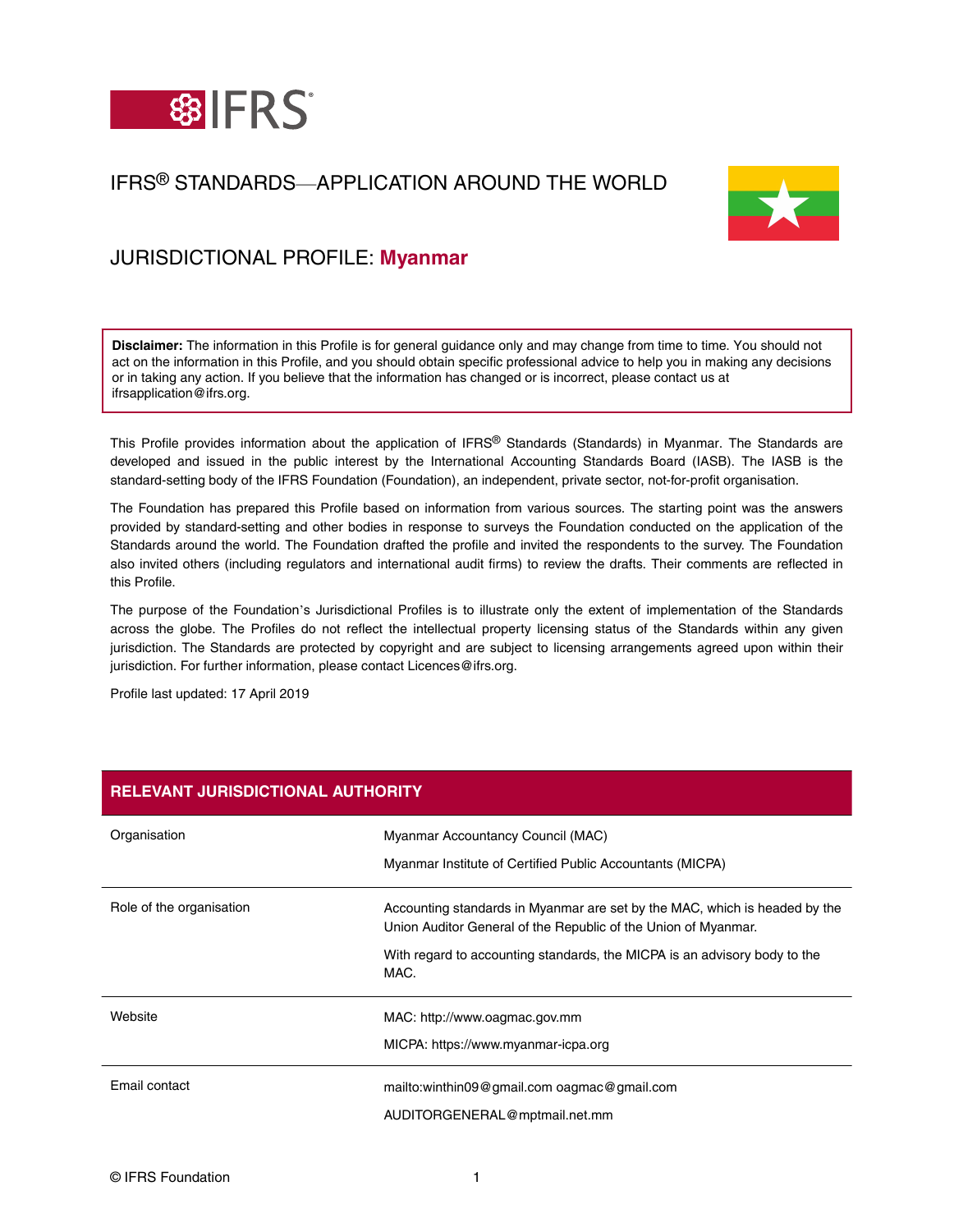#### <mailto:winthin09@gmail.com> [Myanmar.micpa@gmail.com](mailto:Myanmar.micpa@gmail.com)

<mailto:winthin09@gmail.com> [macygn7@gmail.com](mailto:macygn7@gmail.com)

### **COMMITMENT TO GLOBAL FINANCIAL REPORTING STANDARDS**

| Has the jurisdiction made a public<br>commitment in support of moving towards a<br>single set of high quality global accounting<br>standards? | Yes.                                                                                                                                                                                                                                                                                                                                                                                                                                                                                                                                                                                     |
|-----------------------------------------------------------------------------------------------------------------------------------------------|------------------------------------------------------------------------------------------------------------------------------------------------------------------------------------------------------------------------------------------------------------------------------------------------------------------------------------------------------------------------------------------------------------------------------------------------------------------------------------------------------------------------------------------------------------------------------------------|
| Has the jurisdiction made a public<br>commitment towards IFRS Standards as<br>that single set of high quality global<br>accounting standards? | Yes.                                                                                                                                                                                                                                                                                                                                                                                                                                                                                                                                                                                     |
| What is the jurisdiction's status of<br>adoption?                                                                                             | On 4 July 2018, through Notifications No 18/2018 and No 19/2018, the MAC<br>announced the adoption of IFRS Standards and the IFRS for SMEs Standard,<br>respectively, for financial reporting periods beginning on or after the<br>2022-2023 financial year. Public interest entities applying these Standards are<br>required to use the latest versions issued by the International Accounting<br>Standards Board on the date on which that entity applies the Standards (the<br>latest versions). Early adoption of IFRS Standards and of the IFRS for SMEs<br>Standard is permitted. |
|                                                                                                                                               | Before the 2022-2023 financial year, public interest entities that do not apply<br>the latest versions of IFRS Standards are required to comply with the 2010<br>versions of IFRS Standards. Those standards are known as Myanmar<br>Financial Reporting Standards (MFRSs).                                                                                                                                                                                                                                                                                                              |
| Additional comments provided on the                                                                                                           | The following entities are public interest entities:                                                                                                                                                                                                                                                                                                                                                                                                                                                                                                                                     |
| adoption status?                                                                                                                              | financial institutions as defined in Section 2(b) of the Financial Institutions<br>$\bullet$<br>Law, namely, banks, non-bank financial institutions and scheduled<br>institutions (Rural Development Bank, Agriculture Bank, micro finance<br>institutions licensed under the Microfinance Business Law, credit societies,<br>Postal Savings Bank);                                                                                                                                                                                                                                      |
|                                                                                                                                               | insurance companies and insurance business entities established under<br>٠<br>the Insurance Business Law;                                                                                                                                                                                                                                                                                                                                                                                                                                                                                |
|                                                                                                                                               | public companies, joint venture companies including those in which the<br>٠<br>government owns a share, significant subsidiaries of public companies<br>incorporated under the Myanmar Companies Law;                                                                                                                                                                                                                                                                                                                                                                                    |
|                                                                                                                                               | companies, business entities and individuals described in Section 12 of<br>$\bullet$<br>the Securities Exchange Law; and                                                                                                                                                                                                                                                                                                                                                                                                                                                                 |
|                                                                                                                                               | entities prescribed by the MAC from time to time in accordance with<br>existing laws.                                                                                                                                                                                                                                                                                                                                                                                                                                                                                                    |
|                                                                                                                                               | In 2003 and 2004, the MAC issued Myanmar Accounting Standards (MASs) 1<br>to 30, which were based on IAS® Standards existing at that time. Because of<br>a lack of detailed guidance and training on those standards, accountants in<br>Myanmar found them difficult to apply.                                                                                                                                                                                                                                                                                                           |
|                                                                                                                                               | On 5 June 2010, the MAC withdrew all 30 of those standards and replaced<br>them with 29 new MASs and eight new MFRSs that were identical to the IFRS<br>Standards that existed on that date (including the same numbering). The new<br>MASs and MFRSs were published in the Official Gazette and became<br>effective on 4 January 2011.                                                                                                                                                                                                                                                  |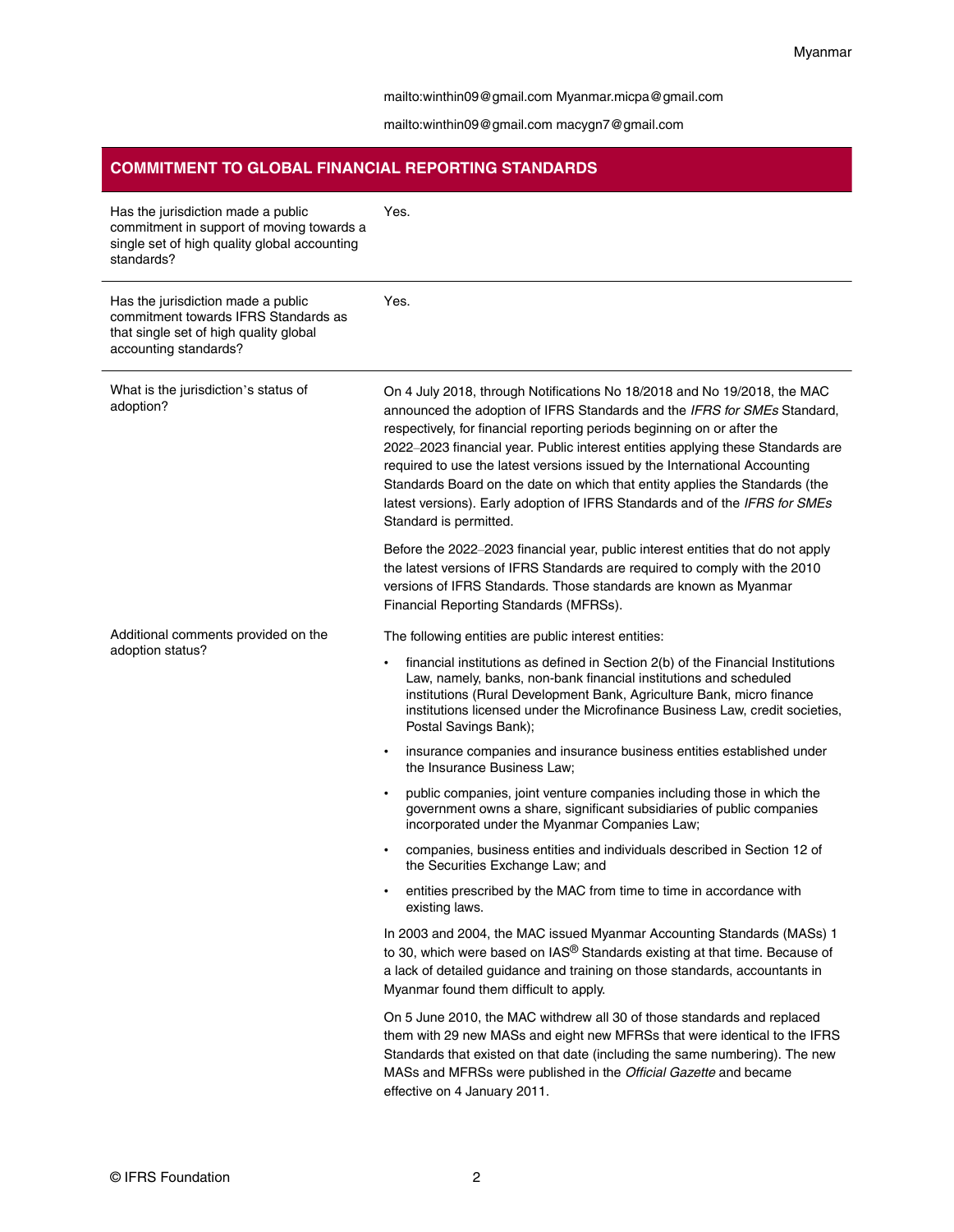Section 12 of the [Securities Exchange Law of Myanmar \(Law No. 20 /2013\)](http://ysx-mm.com/en/regulations/laws/) (adopted on 31 July 2013) requires that the following types of entities use MASs and MFRSs:

- public companies;
- securities companies;
- companies whose securities are traded in an over-the-counter market;
- stock exchanges;

Not applicable.

- persons serving as a responsible person, member or agent of entities in the above categories; and
- holders of a securities business licence issued by the Myanmar Securities and Exchange Commission and agents, lawyers and auditors of such licence-holders.

If the jurisdiction has NOT made a public statement supporting the move towards a single set of accounting standards and/or towards IFRS Standards as that set of standards, explain the jurisdiction's general position towards the adoption of IFRS Standards in the jurisdiction.

#### **EXTENT OF IFRS APPLICATION**

For DOMESTIC companies whose debt or equity securities trade in a public market in the jurisdiction:

| Are all or some domestic companies whose<br>securities trade in a public market either<br>required or permitted to use IFRS<br>Standards in their consolidated financial<br>statements? | The Yangon Stock Exchange (YSX) was launched in December 2015.<br>Additionally, an over-the-counter market has developed for the shares of some<br>companies; those companies are regarded as publicly accountable.<br>Companies listed on the YSX and companies trading in the over-the-counter<br>market are required to use MFRSs, which are identical to the 2010 versions of<br>IFRS Standards. In July 2018, the MAC announced the adoption of the latest<br>versions of IFRS Standards for financial reporting periods beginning in or after<br>the 2022-2023 financial year. |
|-----------------------------------------------------------------------------------------------------------------------------------------------------------------------------------------|--------------------------------------------------------------------------------------------------------------------------------------------------------------------------------------------------------------------------------------------------------------------------------------------------------------------------------------------------------------------------------------------------------------------------------------------------------------------------------------------------------------------------------------------------------------------------------------|
| If YES, are IFRS Standards REQUIRED or<br>PERMITTED?                                                                                                                                    | Required.                                                                                                                                                                                                                                                                                                                                                                                                                                                                                                                                                                            |
| Does that apply to ALL domestic<br>companies whose securities trade in a<br>public market, or only SOME? If some,<br>which ones?                                                        | AII.                                                                                                                                                                                                                                                                                                                                                                                                                                                                                                                                                                                 |
| Are IFRS Standards also required or                                                                                                                                                     | Yes.                                                                                                                                                                                                                                                                                                                                                                                                                                                                                                                                                                                 |
| permitted for more than the consolidated<br>financial statements of companies whose<br>securities trade in a public market?                                                             |                                                                                                                                                                                                                                                                                                                                                                                                                                                                                                                                                                                      |
| For instance, are IFRS Standards required<br>or permitted in separate company financial<br>statements of companies whose securities<br>trade in a public market?                        | Required.                                                                                                                                                                                                                                                                                                                                                                                                                                                                                                                                                                            |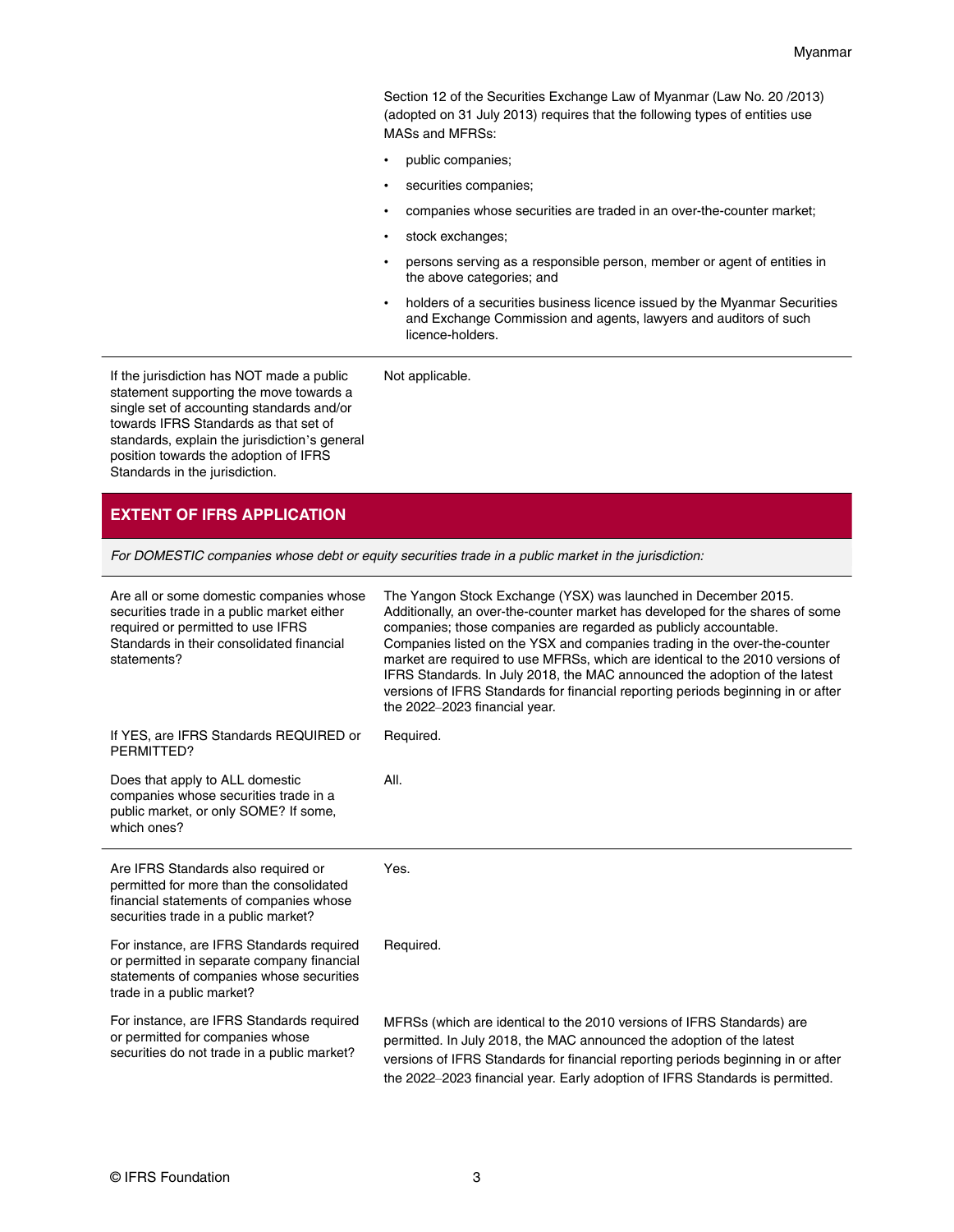Small and medium-sized enterprises (SMEs) are required to comply either with full MFRSs (which are identical to the 2010 versions of IFRS Standards) or with the MFRS for SMEs (which is identical to the 2009 version of the IFRS for SMEs Standard). In July 2018 the MAC announced the adoption of the latest versions of IFRS Standards and of the IFRS for SMEs Standard for financial reporting periods beginning in or after the 2022–2023 financial year. Early adoption of the IFRS for SMEs Standard is permitted.

Not applicable.

If the jurisdiction currently does NOT require or permit the use of IFRS Standards for domestic companies whose securities trade in a public market, are there any plans to permit or require IFRS Standards for such companies in the future?

For FOREIGN companies whose debt or equity securities trade in a public market in the jurisdiction:

| Are all or some foreign companies whose<br>securities trade in a public market either<br>REQUIRED or PERMITTED to use IFRS<br>Standards in their consolidated financial<br>statements? | There are no foreign companies whose securities are traded in a public<br>market in Myanmar.                                                                                                                                                                                                                                                                                                                                                                                               |
|----------------------------------------------------------------------------------------------------------------------------------------------------------------------------------------|--------------------------------------------------------------------------------------------------------------------------------------------------------------------------------------------------------------------------------------------------------------------------------------------------------------------------------------------------------------------------------------------------------------------------------------------------------------------------------------------|
| If YES, are IFRS Standards REQUIRED or<br>PERMITTED in such cases?                                                                                                                     | Not applicable.                                                                                                                                                                                                                                                                                                                                                                                                                                                                            |
| Does that apply to ALL foreign companies<br>whose securities trade in a public market,<br>or only SOME? If some, which ones?                                                           | Not applicable.                                                                                                                                                                                                                                                                                                                                                                                                                                                                            |
| <b>IFRS ENDORSEMENT</b>                                                                                                                                                                |                                                                                                                                                                                                                                                                                                                                                                                                                                                                                            |
| Which IFRS Standards are required or<br>permitted for domestic companies?                                                                                                              | IFRS Standards as issued by the Board as at 2010, which have been adopted<br>by the Myanmar Accountancy Council as MFRSs. In July 2018, the MAC<br>announced the adoption of the latest versions of IFRS Standards for financial<br>reporting periods beginning in or after the 2022-2023 financial year. Early<br>adoption of IFRS Standards is permitted.                                                                                                                                |
| The auditor's report and/or the basis of<br>presentation footnote states that financial<br>statements have been prepared in<br>conformity with:                                        | Myanmar Financial Reporting Standards—for entities applying MFRSs.<br>International Financial Reporting Standards—for entities applying IFRS<br>Standards in reporting periods beginning in or after the 2022-2023 financial<br>year.                                                                                                                                                                                                                                                      |
| Does the auditor's report and/or the basis<br>of preparation footnote allow for 'dual<br>reporting' (conformity with both IFRS<br>Standards and the jurisdiction's GAAP)?              | Yes.                                                                                                                                                                                                                                                                                                                                                                                                                                                                                       |
| Are IFRS Standards incorporated into law<br>or regulations?                                                                                                                            | Yes.                                                                                                                                                                                                                                                                                                                                                                                                                                                                                       |
| If yes, how does that process work?                                                                                                                                                    | IFRS Standards have been adopted as MFRSs by the MAC, which was<br>created in 1972 by the Myanmar Accountancy Council Law and has legal<br>authority to issue accounting standards that are mandatory in Myanmar. From<br>the 2022-2023 financial year, entities must comply with International Financial<br>Reporting Standards, including cancellations, amendments, and new<br>prescriptions that are made from time to time by the International Accounting<br>Standards Board (IASB). |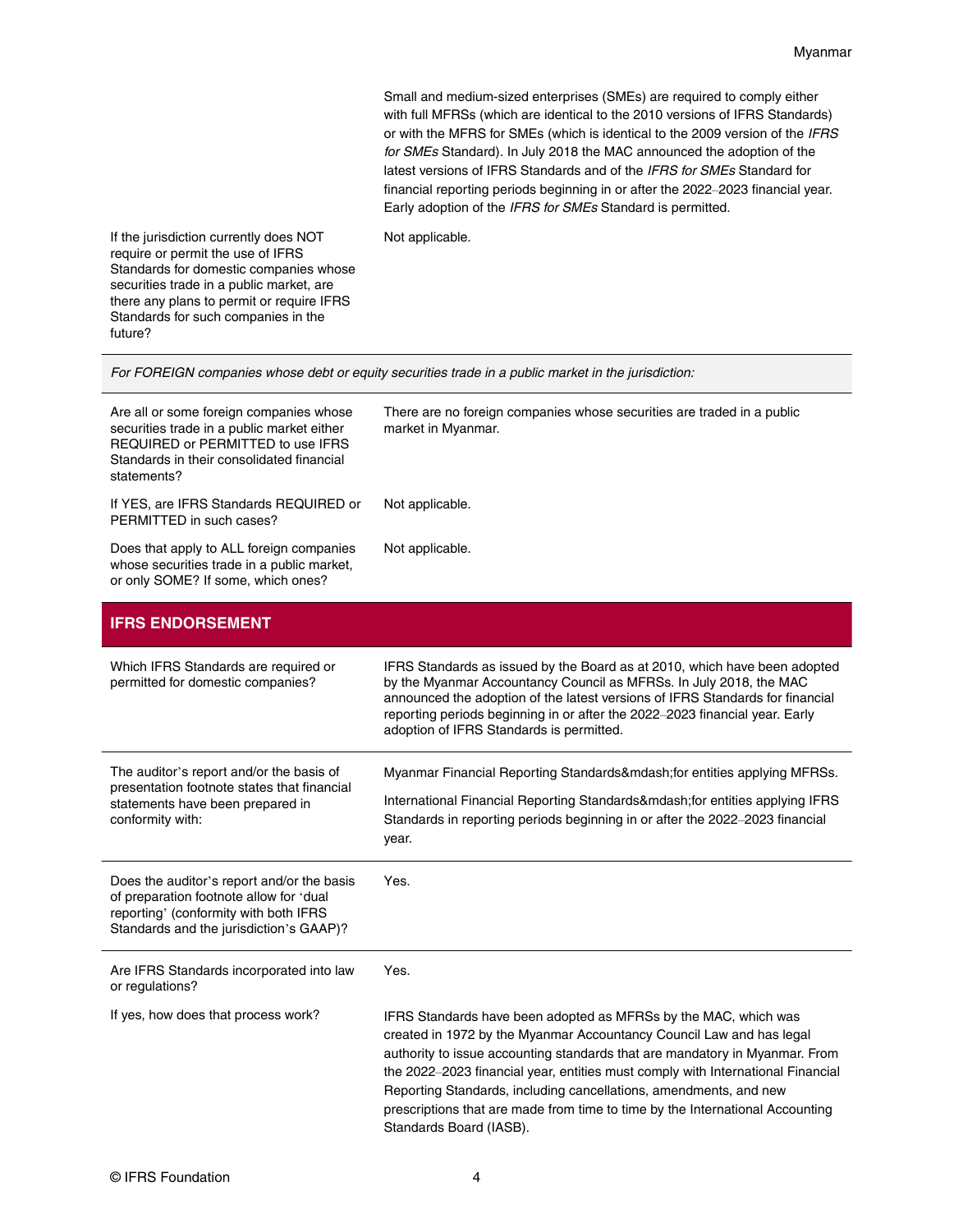| If no, how do IFRS Standards become a<br>requirement in the jurisdiction?                                                                                       | Not applicable.                                                                                                                                                                                                                                                                                                                                                                                                                                                                                                                                                                                                                                                                      |
|-----------------------------------------------------------------------------------------------------------------------------------------------------------------|--------------------------------------------------------------------------------------------------------------------------------------------------------------------------------------------------------------------------------------------------------------------------------------------------------------------------------------------------------------------------------------------------------------------------------------------------------------------------------------------------------------------------------------------------------------------------------------------------------------------------------------------------------------------------------------|
| Does the jurisdiction have a formal process<br>for the 'endorsement' or 'adoption' of new<br>or amended IFRS Standards (including<br>Interpretations) in place? | Yes.                                                                                                                                                                                                                                                                                                                                                                                                                                                                                                                                                                                                                                                                                 |
| If yes, what is the process?                                                                                                                                    | Before the issue of Notification No. 18/2018 in July 2018, MAC's policy was to<br>consider new and amended IFRS Standards within one year of their issue by<br>the International Accounting Standards Board. The MAC then sought the<br>views of stakeholders including the MICPA. Approved MFRSs would be<br>published in the Official Gazette. From the issue of Notification No. 18/2018<br>and No. 19/2018 on 4 July 2018, the latest versions of IFRS Standards and<br>the IFRS for SMEs Standard can be directly applied. For financial reporting<br>periods beginning in or after the 2022-2023 financial year entities must apply<br>the latest versions of these Standards. |
| If no, how do new or amended IFRS<br>Standards become a requirement in the<br>jurisdiction?                                                                     | Not applicable.                                                                                                                                                                                                                                                                                                                                                                                                                                                                                                                                                                                                                                                                      |
|                                                                                                                                                                 |                                                                                                                                                                                                                                                                                                                                                                                                                                                                                                                                                                                                                                                                                      |
| Has the jurisdiction eliminated any<br>accounting policy options permitted by<br>IFRS Standards and/or made any<br>modifications to any IFRS Standards?         | No. Myanmar permits direct application of the latest versions of IFRS<br>Standards and the IFRS for SMEs Standard. For financial reporting periods up<br>to those beginning in the 2021-2022 financial year, entities can continue to<br>use MFRSs, which are identical to the 2010 versions of IFRS Standards.                                                                                                                                                                                                                                                                                                                                                                      |
| If yes, what are the changes?                                                                                                                                   | Not applicable.                                                                                                                                                                                                                                                                                                                                                                                                                                                                                                                                                                                                                                                                      |
| Other comments regarding the use of IFRS<br>Standards in the jurisdiction?                                                                                      | None.                                                                                                                                                                                                                                                                                                                                                                                                                                                                                                                                                                                                                                                                                |
| <b>TRANSLATION OF IFRS STANDARDS</b>                                                                                                                            |                                                                                                                                                                                                                                                                                                                                                                                                                                                                                                                                                                                                                                                                                      |

Myanmar

Are IFRS Standards translated into the local language? No. If they are translated, what is the translation process? In particular, does this process ensure an ongoing translation of the latest updates to IFRS Standards? Not applicable.

### **APPLICATION OF THE IFRS FOR SMEs STANDARD**

| Has the jurisdiction adopted the IFRS for<br>SMEs Standard for at least some SMEs? | Yes. Myanmar has adopted the 2009 version of the IFRS for SMEs Standard<br>as the MFRS for SMEs. In July 2018, the MAC announced the adoption of the<br>latest version of the IFRS for SMEs Standard for financial reporting periods<br>beginning in the 2022–2023 financial year. Early adoption of the IFRS for<br><b>SMEs Standard is permitted</b> |
|------------------------------------------------------------------------------------|--------------------------------------------------------------------------------------------------------------------------------------------------------------------------------------------------------------------------------------------------------------------------------------------------------------------------------------------------------|
| If no, is the adoption of the IFRS for SMEs<br>Standard under consideration?       | Not applicable.                                                                                                                                                                                                                                                                                                                                        |

Did the jurisdiction make any modifications to the IFRS for SMEs Standard? No.